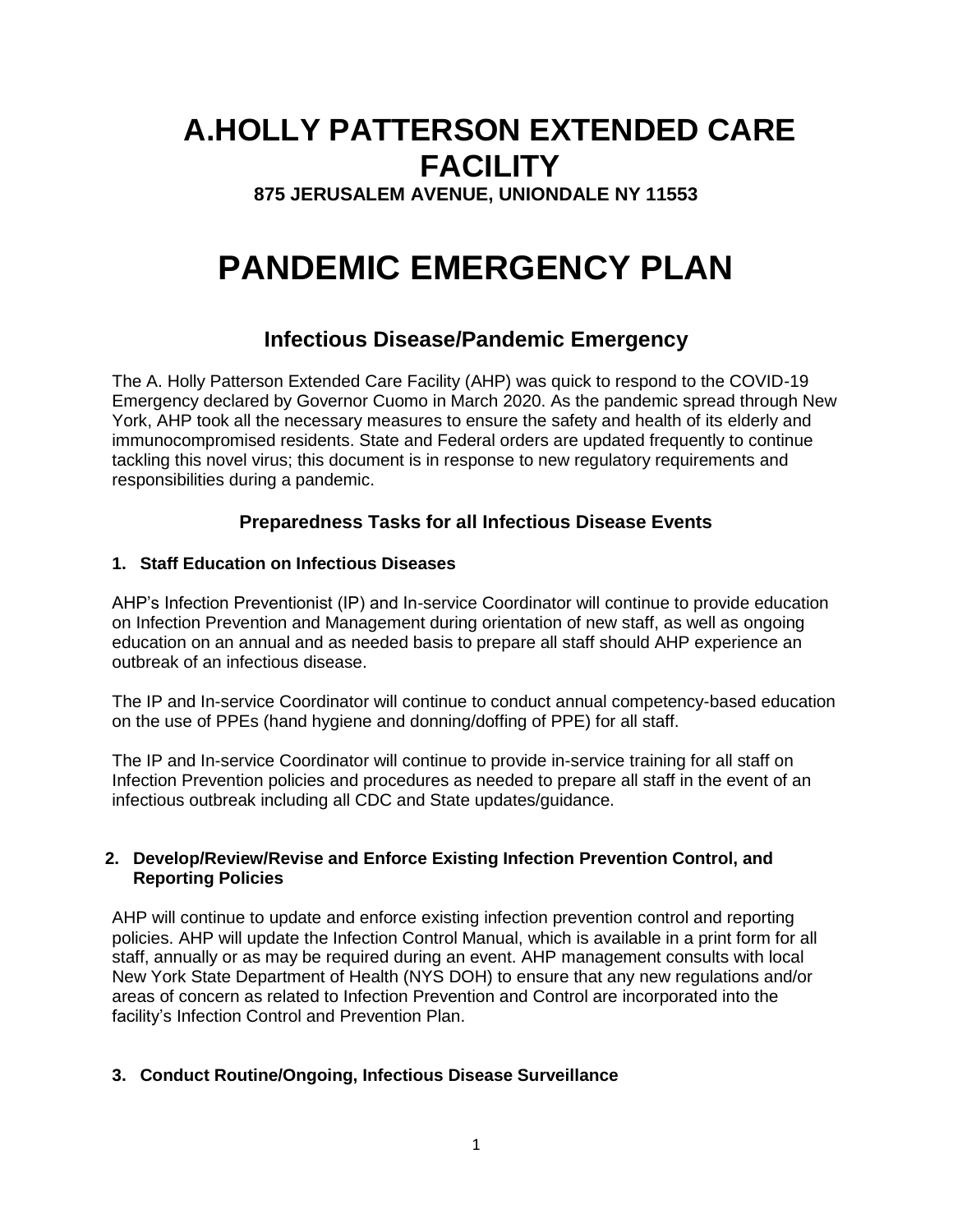The IP reviews all residents with infections as well as the usage of antibiotics, on a monthly basis so as to identify any trends and areas for improvement. These data trends will be reported through the Quality Performance Assurance Committee (QPAC).

The IP and a selected team will identify any issues regarding infection control and prevention daily, and identify root cause(s) of infections and update the facility action plans, as appropriate. The results of this analysis will be reported to QPAC.

All staff will continue to receive annual education regarding reporting change in resident's conditions using the STOP AND WATCH.

Facility acquired infections will be tracked and reported by the IP.

## **4. Develop/Review/Revise Plan for Staff Testing**

AHP conducts staff testing in accordance with NYS regulations and Epidemiology recommendations for a given infectious agent.

The Director of Nursing checks daily for staff and resident testing results and takes immediate action in accordance with State and Federal regulations.

## **5. Staff Access to Communicable Disease Reporting Tools**

AHP has access to Health Commerce System (HCS), and all roles are assigned and updated as needed for reporting to NYSDOH.

Selected staff members are given access to the NORA and HERDS surveys including the Administrator, Director of Nursing, and Infection Preventionist.

Should a change in staffing occur, the replacement staff member will be provided with access and training for the NORA and HERDS surveys. The Director of Nursing enters any data in NHSN as per CMS/CDC guidance.

## **6. Develop/Review/Revise Internal Policies and Procedures for Stocking Needed Supplies**

The Director of Nursing, Infection Control Practitioner and other appropriate personnel frequently review the supplies inventory.

Preparations have been made for 4-6 weeks supply of medication for all residents should there be another state of emergency.

AHP has established par Levels for Environmental Protection Agency (EPA) approved environmental cleaning agents based on pandemic usage, and par levels of PPE.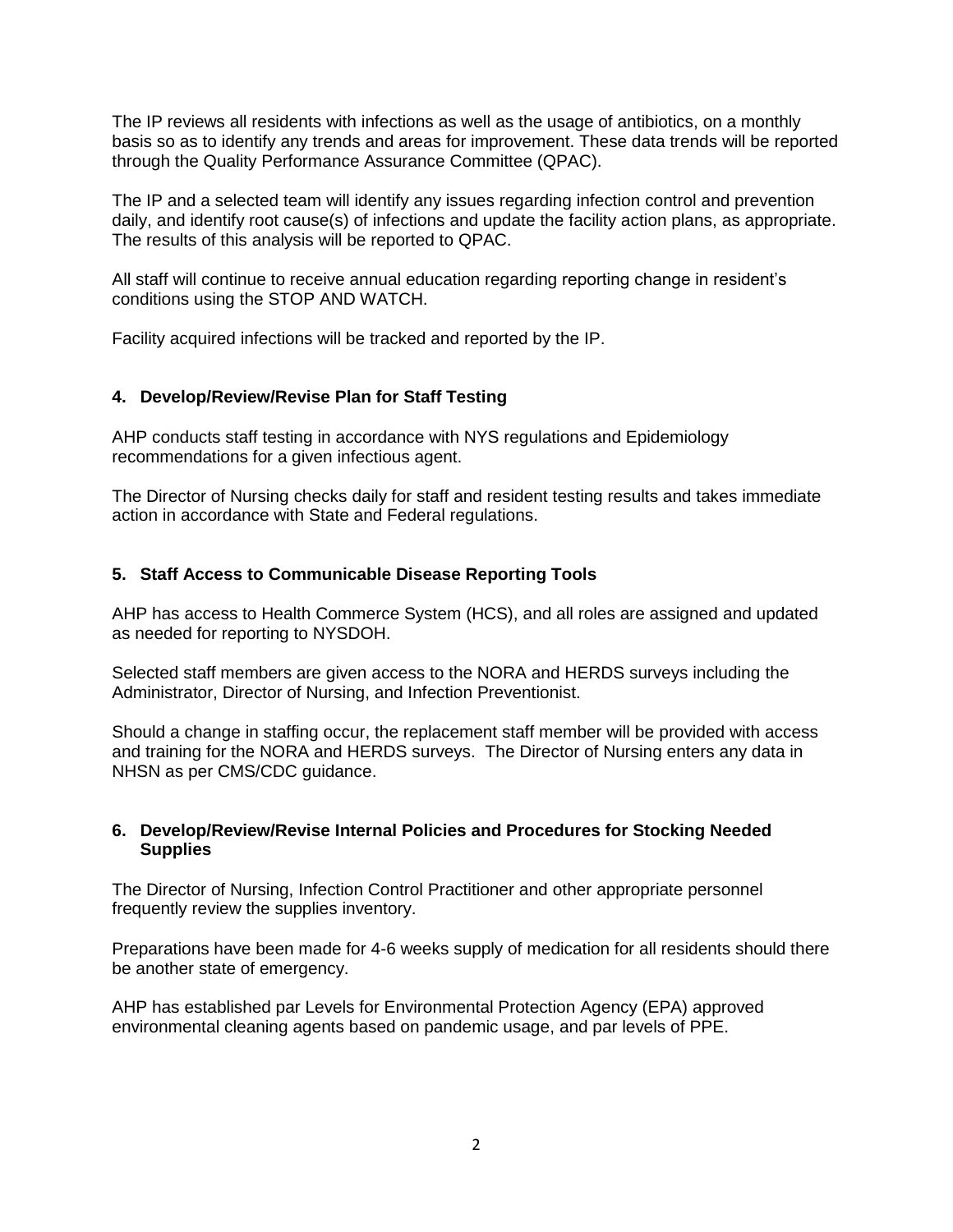#### **7. Develop/Review/Revise Administrative Controls with Regards to Visitation and Staff Wellness**

All sick calls will continue to be monitored by Department Heads to identify any staff pattern or cluster of symptoms associated with infectious agent. Each Department maintains a line list of sick calls and reports any issues to the IP and Director of Nursing daily. All staff members are screened from a designated employee entrance to the facility to include symptom check and temperature screening.

Visitation was immediately suspended upon the declaration of a state of emergency. Visitors will be informed of any modifications to the visitation policies related to a pandemic and visitation restriction will be enforced and lifted in accordance with NYSDOH guidelines.

A contingency staffing plan is in place that identifies the minimum staffing needs. It prioritizes critical and non-essential services, based on residents' needs and essential facility operations. The emergency staffing plan includes collaboration with local and regional DOH planning and CMS to address widespread healthcare staffing shortages during a crisis.

## **8. Develop/Review/Revise Environmental Controls Related to Contaminated Waste**

Areas for contaminated waste are clearly identified as per NYSDOH guidelines.

The facility follows all DOH regulations for the handling of contaminated waste. The onsite storage of waste is labeled and in accordance with all regulations. The handling policies are available in the Environmental Services Manual. Any staff involved in handling of contaminated product is trained in procedures prior to performing tasks and is given proper PPE.

AHP amends the policies and procedures on bio-hazardous wastes as needed for any new infective agents.

## **9. Develop/Review/Revise Vendor Supply Plan for Food, Water, and Medication**

AHP currently has a sufficient supply of food and water for 3-4 days. This is monitored on a quarterly basis to ensure that it is intact and safely stored. The facility also has adequate supply of stock medications for 4-6 weeks.

AHP has access to a minimum of 2 weeks supply of needed cleaning and sanitizing agents. The supply inventory is monitored and logged daily during a pandemic. The log is kept by the department director responsible for monitoring the supplies and will reports to administrator any specific needs and shortages.

## **10. Develop Plans to Ensure Residents Are Co-horted Based on Their Infectious Status**

AHP residents are isolated and cohorted based on their infection status in accordance with applicable NYSDOH and Centers for Disease Control guidance.

The IP maintains communication with the NYS DOH and CDC to ensure that all new guidelines and updates are being adhered to with respect to Infection Prevention.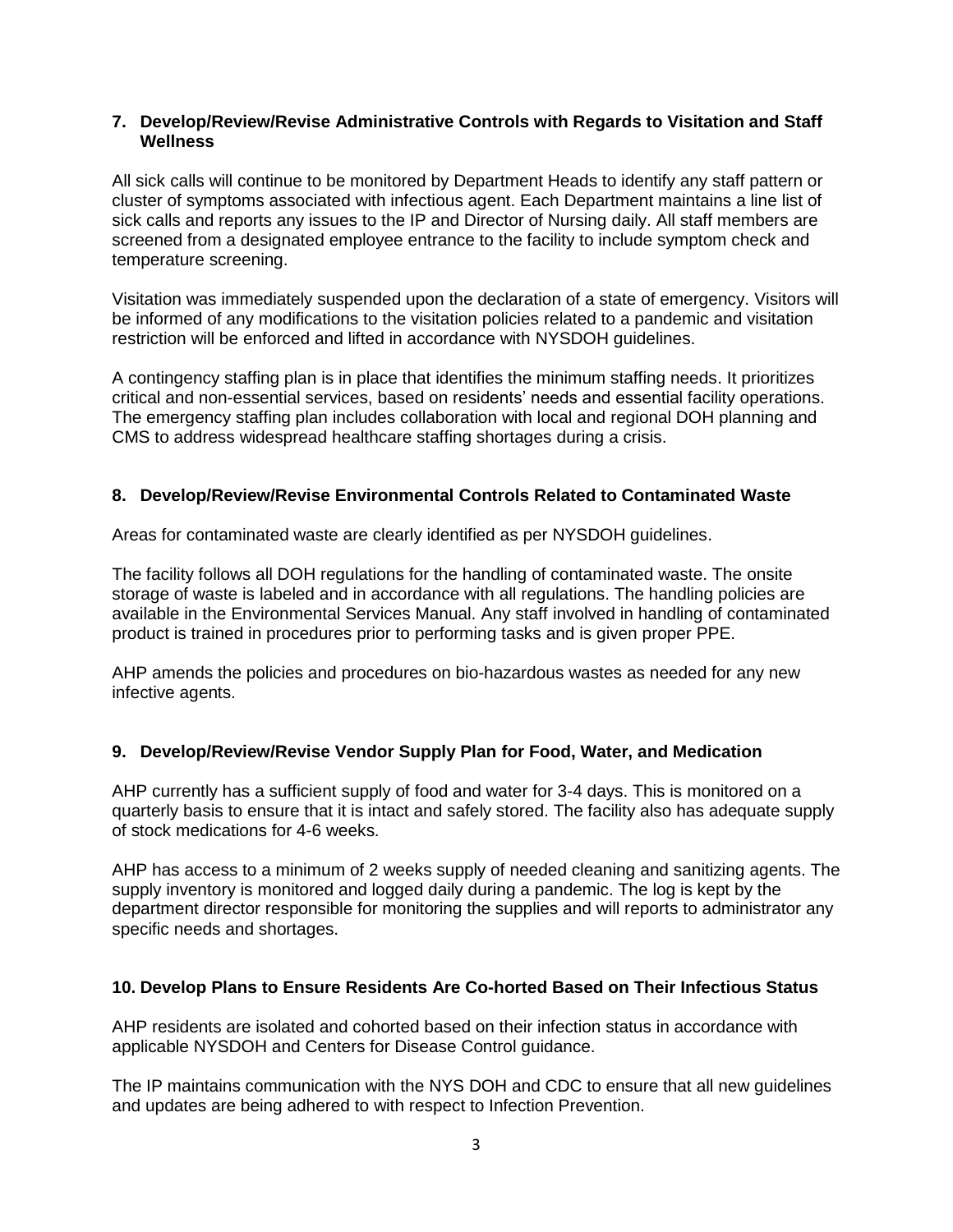The cohort is divided into three groups: unknown, negative, and positive as it relates to the infectious agent.

Each resident will have a comprehensive care plan developed indicating the appropriate cohort group and specific interventions needed.

## **11. Develop a Plan for Co-horting Residents Using a Part of a Unit, a Dedicated Unit, or Group of Rooms**

AHP structured and prepared specific united to cohort residents. These areas will be clearly labeled and identified. Appropriate transmission-based precautions will continue to be adhered to for each of the cohort groups as stipulated by NYS DOH.

Staff is educated on the location of these isolation and cohort areas with each specific requirement.

Residents that require transfer to another healthcare provider have their cohort status communicated to the receiving provider. This information is also clearly documented on the transfer paper work.

The best practices are implemented in assigning caregivers to each cohort group while minimizing the number of different caregivers assigned.

## **12. Develop/Review/Revise a Plan to Ensure Social Distancing Measures**

AHP revised its communal dining guidelines and recreational activities policy during a pandemic to ensure that social distancing is adhered to in accordance with New York State and CDC guidance. Recreational activities will be individualized for each resident.

The facility also ensures staff break rooms and locker rooms allow for social distancing of staff. All staff is continuously educated on these updates as needed.

#### **13. Develop/Review/Revise a Plan to Recover/Return to Normal Operations**

AHP adheres to directives as specified by, NYS DOH and CDC guidance at the time of each specific infectious disease or pandemic. This includes the implementation or restriction of activities and procedures.

The facility maintains communication with the local NYS DOH and CMS and follows guidelines for returning to normal operations. During the recovery period residents and staff have continued to be monitored daily in order to identify any symptoms that could be related to the infectious agent.

## **Additional Preparedness Planning Tasks for Pandemic Events**

**1. Develop/Review/Revise a Pandemic Communication Plan**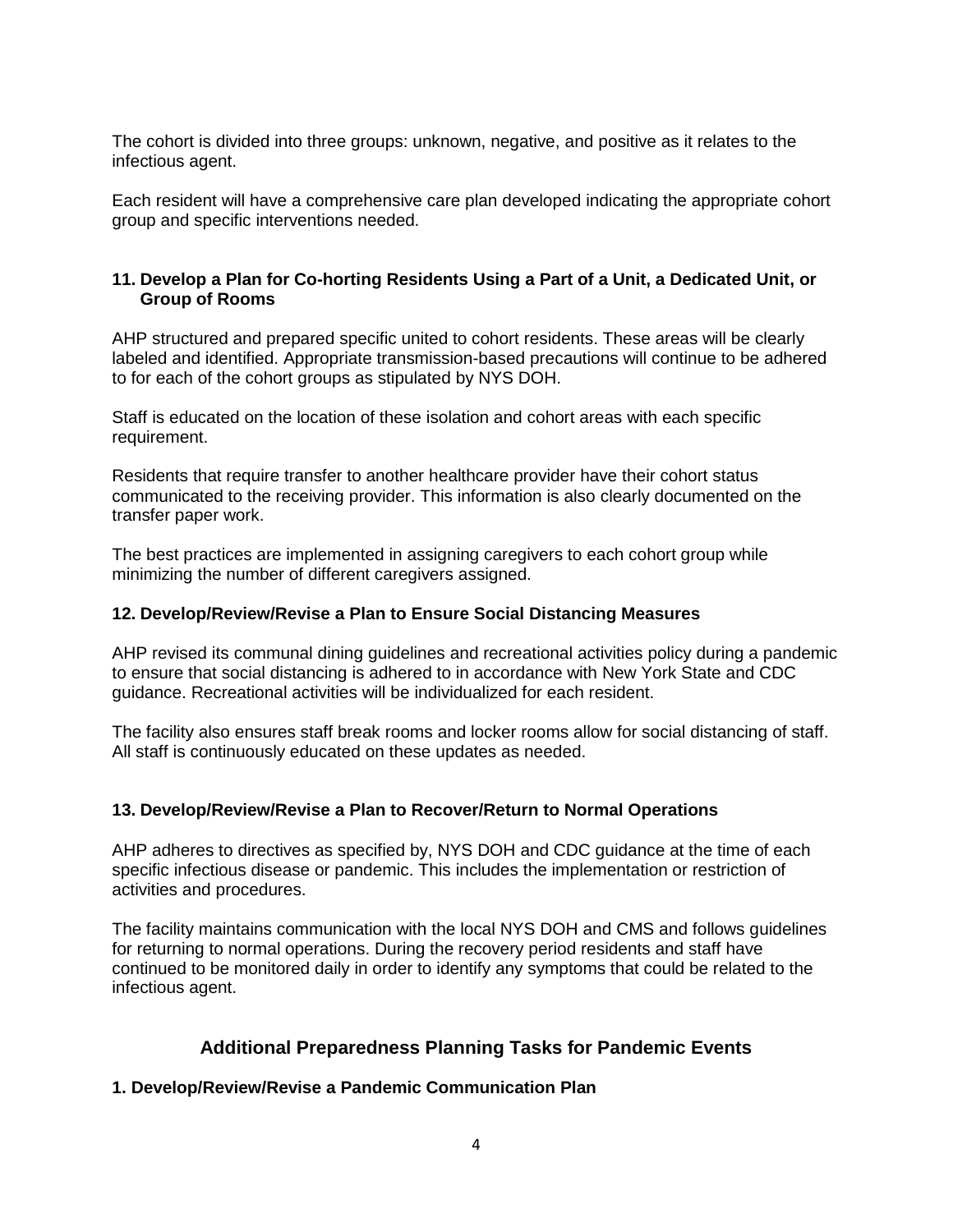The AHP Administrator in conjunction with the Social Service Director will ensure that there is an accurate list of each resident's representative, and preference for type of communication. AHP utilizes a telephone 'Hotline' that is updated daily with pandemic data. The number is 516- 566-5069.

In order to maintain communication with their families and representatives, residents are assisted by staff in making phone calls and utilizing other communication services. A Staff Contact List was also established to notify all staff members of pandemic updates.

## **2. Develop/Review/Revise Plans for Protection of Staff, Residents, and Families Against Infection**

AHP will continue to:

- 1. Educate staff, residents, and representatives
- 2. Screen residents
- 3. Screen staff
- 4. Restrict visitation in accordance with NYS DOH and CDC guidance
- 5. Properly use PPE
- 6. Cohort residents and staff

## **Response Tasks for All Infectious Disease Events**

## **1. Guidance, Signage, Advisories**

AHP obtains and maintains current guidance and signage advisories from the NYS DOH and CDC on disease-specific response actions. The Infection Preventionist ensures that appropriate signage is visible in designated areas for newly emergent infectious agents. The Infection Preventionist ensures that there are clearly posted signs for cough etiquette, hand washing, and other hygiene measures in high visibility areas.

## **2. Reporting Requirements**

AHP adheres to all reporting requirements for suspected or confirmed communicable diseases as mandated under the New York State Sanitary Code (10 NYCRR 2.10 Part 2), as well as by 10 NYCRR 415.19.

The Director of Nursing and Infection Preventionist report communicable diseases via the NORA reporting system on the HCS. They also report communicable diseases on NHSN as directed by CMS.

## **3. Signage** (*Will Refer to DOH Guidance, Signage, Advisories)*

## **4. Limit Exposure**

AHP has implemented procedures to limit exposure between infected and non-infected persons and consider segregation of ill persons, in accordance with any applicable NYS DOH and CDC guidance, as well as with facility infection control and prevention program policies.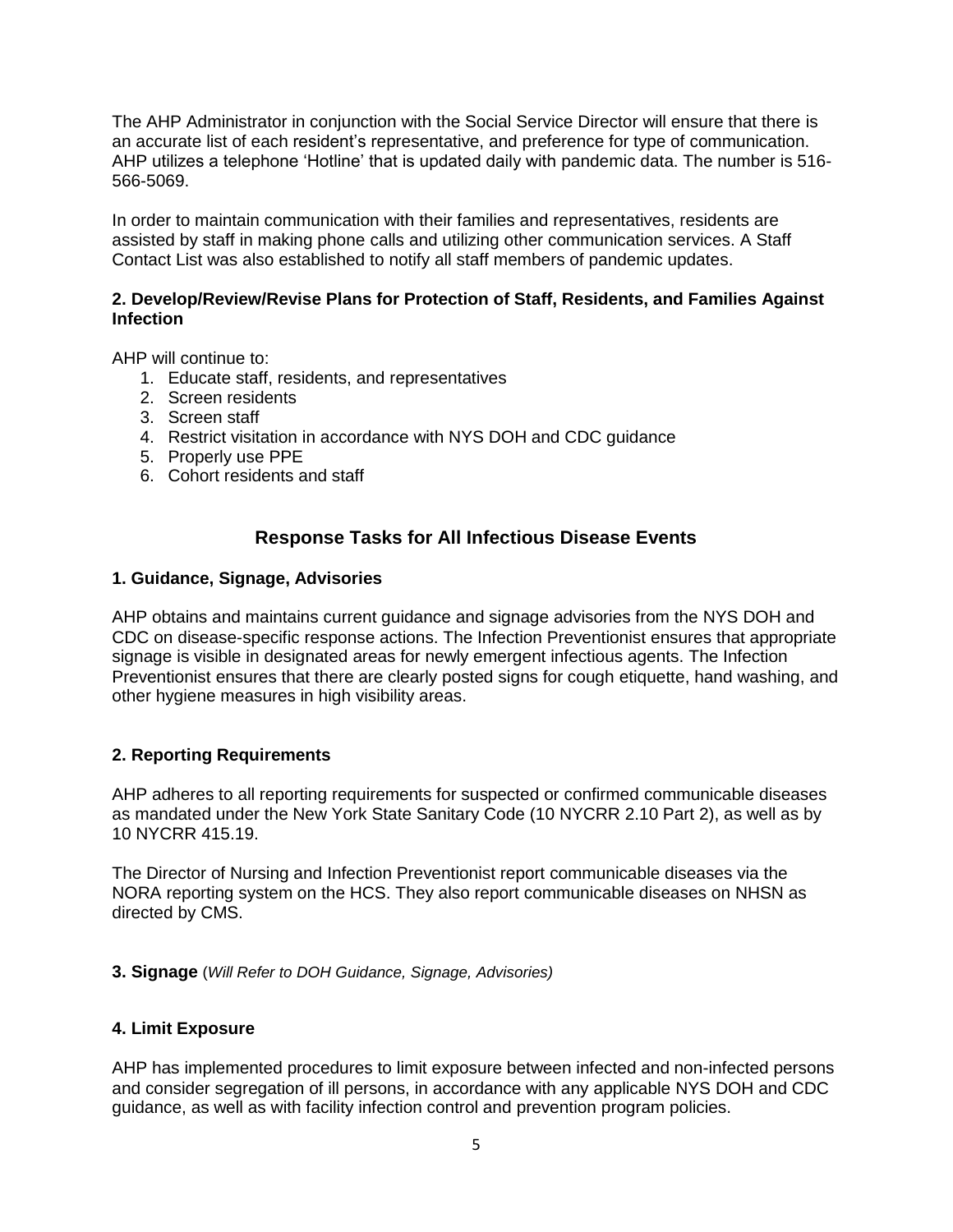AHP has cohorted residents according to their infection status. The facility monitors all residents to identify symptoms associated with infectious agent.

Units are quarantined in accordance with NYSDOH and CDC guidance and every effort will be made to cohort staff.

AHP will continue to follow all guidance from NYSDOH regarding visitation, communal dining, and activities, and will update policies and procedures with any changes. Staff will be educated all with all updates/changes made.

AHP centralized entryways to ensure all persons entering the building are screened and authorized. Hand sanitizer is available upon entrance to facility, exit from elevators and other areas as required per CDC and DOH guidelines.

#### **5. Separate Staffing**

AHP implemented procedures to ensure that as much as is possible, separate staffing is provided to care for each infection status cohort, including surge staffing strategies.

#### **6. Conduct Cleaning/Decontamination**

AHP will continue to conduct cleaning and decontamination in response to the infectious disease. This utilizes cleaning and disinfection products and agents specific to infectious diseases and organisms in accordance with any applicable NYS DOH and CDC guidance.

#### **7. Educate Residents, Relatives, and Friends About the Disease and the Facility's Response**

AHP implemented procedures to provide residents, relatives, and friends with education about the disease and the facility's response strategy at a level appropriate to their interests and need for information.

All residents receive updated information on the infective agent, mode of transmission, requirements to minimize transmission, and all changes that will affect their daily routines.

#### **8. Policy and Procedures for Minimizing Exposure Risk**

The facility will continue to contact all staff including agencies, vendors, other relevant stakeholders on the facility's policies and procedures related to minimizing exposure risks to residents and staff.

Consultants that service the residents in the facility are notified and arrangements made for telehealth, remote chart review, or evaluating medically necessary services until the recovery phase according to State and CDC guidelines.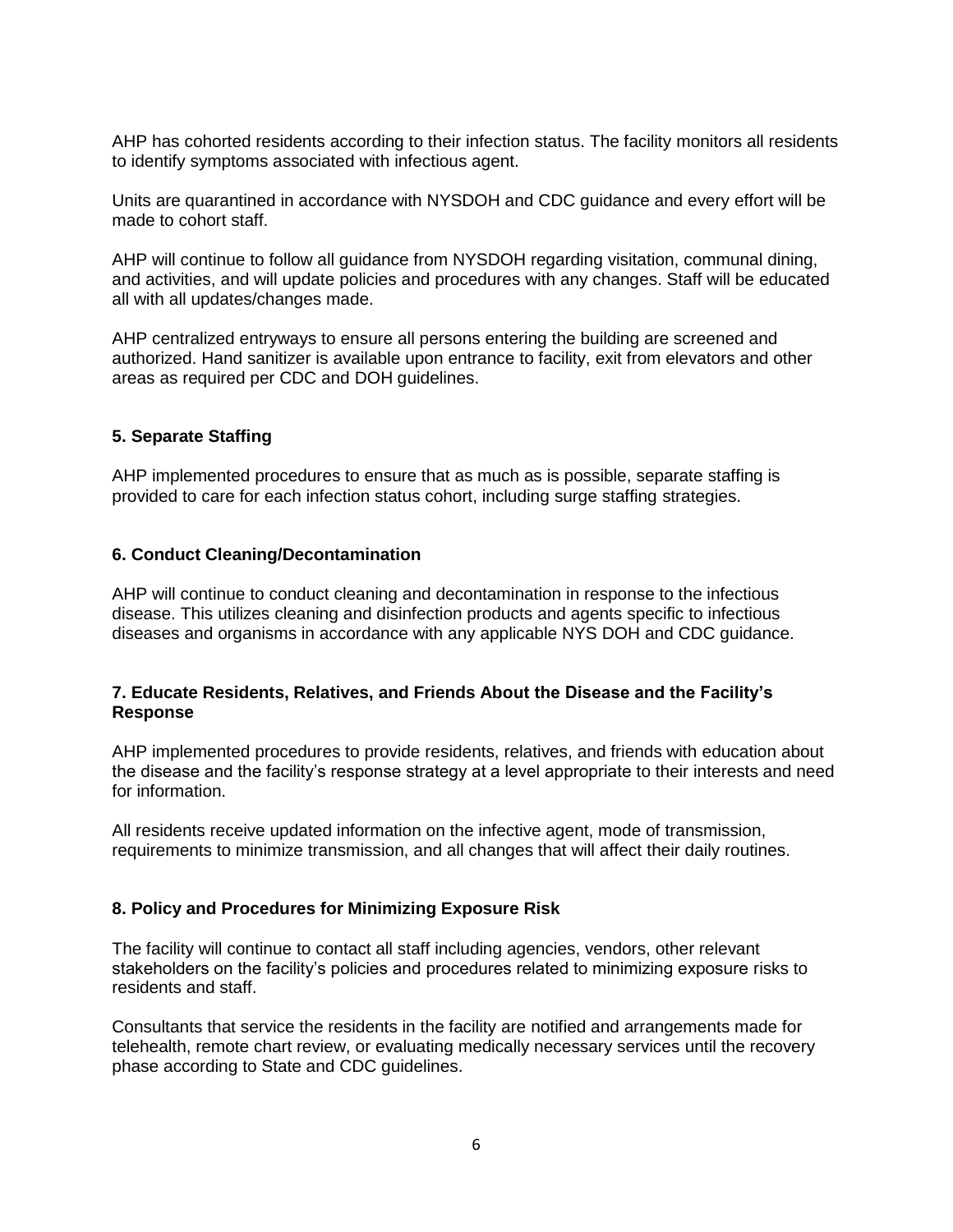#### **9. Advise Vendors, Staff, and Other Stakeholders on Facility Policies to Minimize Exposure Risks to Residents**

Subject to any superseding New York State Executive Orders and/or NYS DOH guidance that may otherwise temporarily prohibit visitors, the facility will continue to advise visitors and vendors to limit/discontinue visits to reduce exposure risk to residents and staff.

Emergency staff including EMS will be informed of required PPE to enter facility

Vendors are directed to drop off needed supplies and deliveries in a designated area to avoid entering the building. AHP will implement closing the facility to new admissions in accordance with any NYS DOH directives relating to disease transmission.

## **10. Limiting and Restriction of Visitation**

AHP will continue to limit and or restrict visitors as per the guidelines from the NYS DOH.

Residents and representatives will be notified as to visitation restrictions and/or limitations as regulatory changes are made. Notification will be by email or postal service, per the representative's preference.

## **Additional Response Tasks for Pandemic Events**

## **1. Ensure Staff are Using PPE Properly**

Appropriate signage is posted at all entry points, and on each residents', door indicating the type of transmission-based precautions that are needed.

All staff receives continued re-education and have competency done on the usage/donning and doffing of PPE.

Infection Control rounds are made by the IP, supervisory staff, and any designee to monitor for compliance with proper use of PPE. The facility has a designated person to ensure adequate and available PPE is accessible on all shifts and staff are educated to report any PPE issues to their immediate supervisor.

## **2. Post a Copy of the Facility's PEP**

AHP will continue to make a copy of the PEP form readily available upon request. The PEP plan will be available for review and kept in a designated area.

## **3. The Facility Will Update Family Members and Guardians**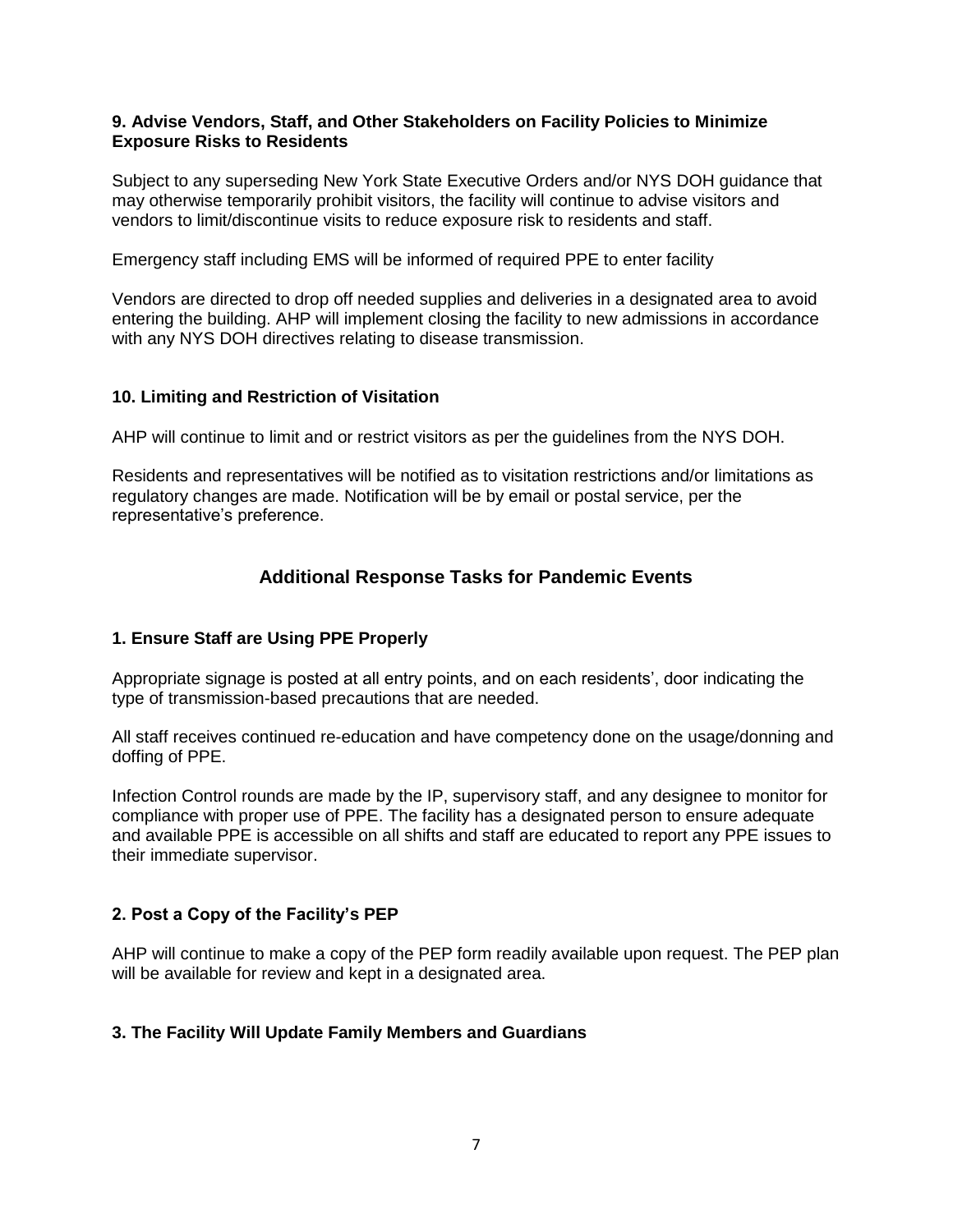AHP communicates with residents and representatives as per their preference i.e. email, text messaging, calls/robocalls and document all communication preference in the residents' medical record.

During a pandemic, representatives of residents that are symptomatic and/or has tested positive are notified by the medical staff as to the resident's status.

Representatives are notified when a resident experiences a change in condition.

The Hotline messages are be updated every 24 hours indicating any newly confirmed cases and/or deaths related to the infectious agent. All residents are provided with daily access to communicate with their representatives. The type of communication is as per the resident's preference i.e. video conferencing/telephone calls, and/or email.

## **4. The Facility Will Update Families and Guardians Once a Week – (**See Section 3 Above)

## **5. Implement Mechanisms for Videoconferencing**

AHP provides residents and their representatives daily access to remote videoconference or equivalent communication methods at no cost. The Director of Therapeutic Recreation and Designee arranges the time for all videoconferencing.

## **6. Implement Process/Procedures for Hospitalized Residents**

AHP implemented processes and procedures to assure hospitalized residents will be admitted or readmitted to such residential health care facility or alternate care setting after treatment, in accordance with all applicable laws and regulations including but not limited to 10 NYCRR 415.3(i)(3)(iii), 415.19, and 415(i); and 42 CFR 483.15(e).

Prior to admission or readmission the Director of Nursing and IP review hospital records to determine resident needs and facility's ability to provide care including co-horting and treatment needs.

## **7. Preserving a Resident's Place**

The facility has implemented processes to preserve a resident's place in a residential health care facility if such resident is hospitalized, in accordance with all applicable laws and regulations including but not limited to 18 NYCRR 505.9(d)(6) and 42 CFR 483.15(e).

## **8. The Facility's Plan to Maintain at Least a Two-month Supply of Personal Protective Equipment (PPE)**

AHP has implemented procedures to maintain at least a two-month (60 day) supply of PPE (including consideration of space for storage) or any superseding requirements under New York State Executive Orders and/or NYS DOH regulations governing PPE supply requirements executed during a specific disease outbreak or pandemic.